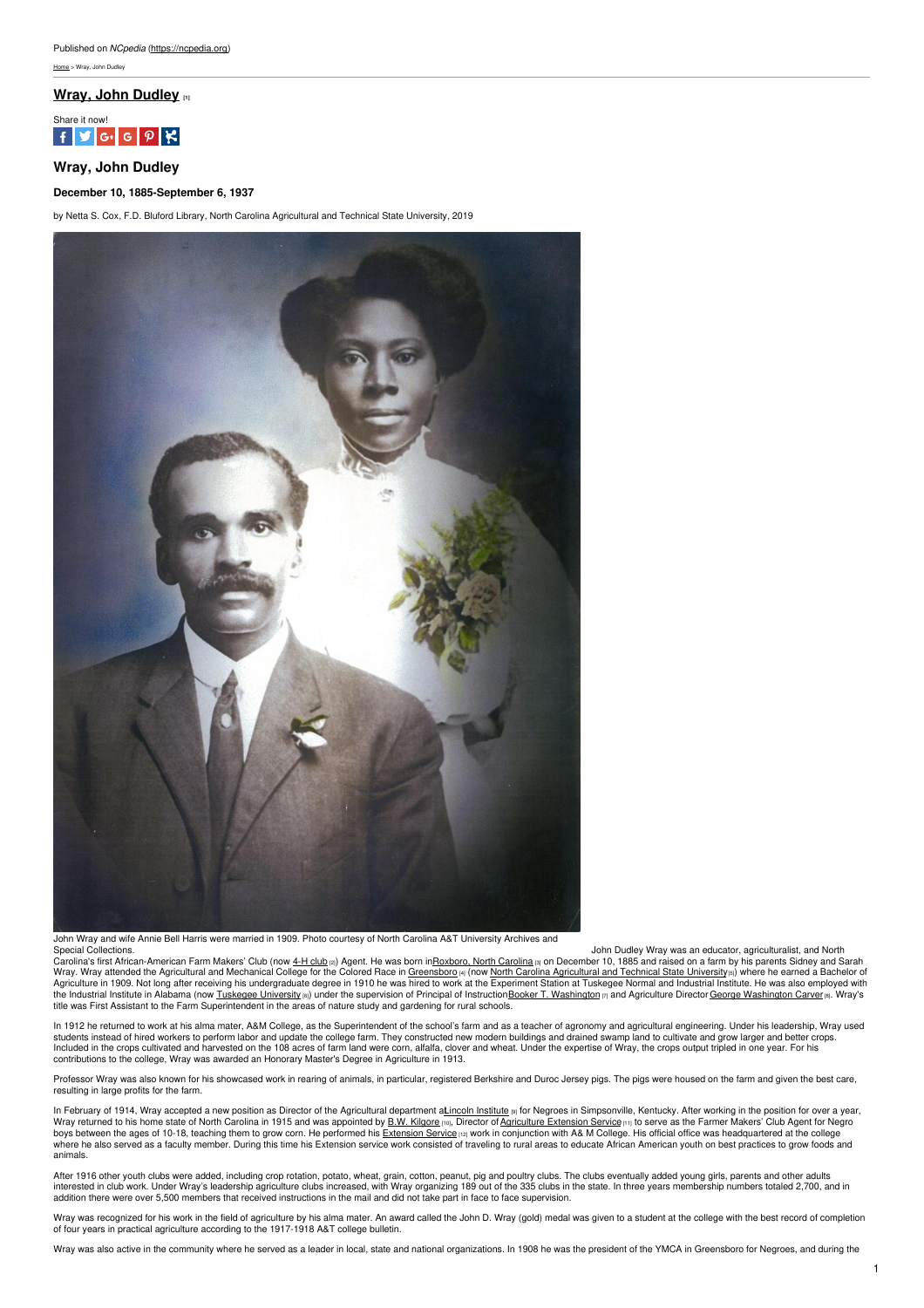1920s he served as the president of the A&T College Alumni Association and secretary and treasurer of the North Carolina Negro Farmers' [Congress](https://d.lib.ncsu.edu/collections/catalog/ncatjdw11006#?c=0&m=0&s=0&cv=1&z=322.2924%2C-564.5332%2C6028.3334%2C3801.5857) [13]. In addition, Wray as a community leader worked towards justice for drafted African American soldiers in the state of North Carolina who experienced race discrimination when serving in the military during the Great War.

In 1918 during [World](https://www.ncpedia.org/world-war-i) War I<sub>1<sup>14]</sup>, Wray wrote a letter on behalf of "colored draftees" to Emmett J. Scott, Special Assistant to Secretary of War reporting specific clear-cut cases of purported inequalities.</sub> The discrimination complaints, along with others, led to federal investigations, eventually improving the military status of the soldiers. In a letter written by Emmett J. Scott to Colonel Roscoe S.<br>Conkling, Office of the College<sup>1</sup>

Moreover, as a state agriculture agent during World War I, Wray organized the<u>Uncle Sam's [Saturday](https://www.lib.ncsu.edu/specialcollections/greenngrowing/essay_wwi.html) Service leaguens</u> for African American youth in the state of North Carolina. The club was<br>formed during a time of national great, nearly 5,000 African American youth ten years and older committed to working every Saturday afternoon to help in the effort to grow food until the war ended.

After serving ten years as the first African-American State youth agent in December of 1925, Wray resigned and accepted a position as a Professor of Agronomy, Rural Education and Entomology at<br>what is now <u>Florida A& M Un</u>

Wray returned to North Carolina and later became an agriculture teacher at *Laurinburg Normal and Industrial Institute* [17] during the 1930's.

In 2009 the General [Assembly](https://www.ncpedia.org/general-assembly) [18] of the State of North Carolina wrote a Joint [Resolution](http://www.ncleg.net/Sessions/2009/Bills/Senate/HTML/S1108v1.html) [18] to honor the one hundredth anniversary of the beginning of the4-H [program](https://ncpedia.org/4-h-clubs) [2], including John D. Wray as one of the outstanding 4-H pioneers in the state.

Additionally, on June 7, 2012, Wray was honored on the U.S. Congressional floor by Senato<u>Michael Bennet [20]</u> of Colorado for his support to the country through agriculture science and his efforts during World War I in growing food and supporting the military rights of African American soldiers. The ["Remembering](https://www.congress.gov/congressional-record/2012/06/07/senate-section/article/S3836-1) John D. Wray" [21] comments are recorded in in the Congressional Record Proceedings and Debates of the 112<sup>th</sup> Congress, Second Session. John D. Wray's granddaughter, Kathryn Green, now 75 years old of Denver, Colorado was instrumental in Senator Bennet honoring her grandfather. Wray's daughter Thelma is her mother.

F.D. Bluford Library at North Carolina Agricultural and Technical State University houses Wray's personal [collection](https://d.lib.ncsu.edu/collections/catalog?utf8=%E2%9C%93&q=%22john+d.+wray%22) [22]. Much of the collection was digitized as part of the "Better Living in North Carolina" [23] grant and is available for research.

Wray was married to Annie Bell Harris in 1909 and had three sons, Richard, Emmitt, John Wray Jr. and one daughter named Thelma.

John D. Wray died on September 6, 1937 in Guilford County, North Carolina, and was buried in Maplewood Cemetery in Greensboro.

## **Online digital collections for John D. Wray:**

"Digitized Collections of John D. Wray and S. B. Simmons" Better Living in North Carolina,https://www.lib.ncsu.edu/news/special-collections/from-the-collections-of-john-d-wray-and-s-b

"John D. Wray and the Fight for Black Farmers." NC Eats. Accessed August 05, 2019.https://nceats.omeka.chass.ncsu.edu/exhibits/show/raceandgender/racial\_s..

#### **References:**

"Improvement Work on A. and M. Farm."*Greensboro Daily News*, February 1914. [https://newscomnc.newspapers.com/image/80983487/?terms=john%2Bd.%2Bwray&...](https://newscomnc.newspapers.com/image/80983487/?terms=john%2Bd.%2Bwray&pqsid=VUSJyOtf7ZUjfgvS-qK1Ng%3A55000%3A1831327959) [26] (accessed September 11, 2018).

"4-H Club Work among Negro Youth in North Carolina with Special Reference to the Golden Anniversary Celebration of 4-H Club Work – 1959." *Cooperative Extension Work in Agriculture and Home*<br>*Economics State of North Carol* 

"Will inaugurate Negro boys' clubs." *Western Sentinel*, January 18, 1916.

pers.com/image/80983487/?terms=john%2Bd.%2Bwray&... [26] (accessed September 11, 2018)

"Epochal week for Negroes in Eastern part of state." *Charlotte Observer,* June 11, 1917. [https://newscomnc.newspapers.com/image/76153883/?terms=john.%2Bd.%2Bwray...](https://newscomnc.newspapers.com/image/76153883/?terms=john.%2Bd.%2Bwray%2Band%2Bnews%2Band%2Bobserver&pqsid=qKchJelRbkG4JHCKSNKr8g%3A275000%3A1162686828) [28] (accessed September 13, 2018)

"To the Negroes of North Carolina." *Wilmington Morning Star*, October 31, 1915.[https://newscomnc.newspapers.com/image/54535845/?terms=and%2Bjohn%2Bd.%2...](https://newscomnc.newspapers.com/image/54535845/?terms=and%2Bjohn%2Bd.%2Bwray&pqsid=qKchJelRbkG4JHCKSNKr8g%3A2782000%3A1141023470) [29] (accessed September 13, 2018)

Letter of Support for John D. Wray and Treasury reports and correspondence concerning North Carolina Negro Farmers' Congress "Better Living Collection" [https://d.lib.ncsu.edu/collections/catalog/ncatjdw11008#?c=0&m=0&s=0&cv=...](https://d.lib.ncsu.edu/collections/catalog/ncatjdw11008#?c=0&m=0&s=0&cv=0&z=-1361.3635%2C-814.1169%2C5356.2835%2C3377.7778) [30] (accessed September 13, 2018)

"4-H Girls and Boys at the Great State Fair." *News and Observer*, October 16, 1915.[https://newscomnc.newspapers.com/image/80409713/?terms=john%2Bd.%2Bwray&...](https://newscomnc.newspapers.com/image/80409713/?terms=john%2Bd.%2Bwray&pqsid=O8hyAes1TX9uXYHXnkAv0A%3A2643000%3A1638548379) [31] (accessed September 13, 2018)

"Saturday Service League formed." *News and Observer*, June 24, 1918. [https://newscomnc.newspapers.com/image/81126905/?terms=b.%2Bw.%2BKilgore...](https://newscomnc.newspapers.com/image/81126905/?terms=b.%2Bw.%2BKilgore%2Band%2BJ.D.%2BWray&pqsid=dzC7qa_Vxqp9hfqtdnKs0A%3A1435000%3A897991026��) [32] (accessed November 26, 2018)

Eleventh Annual Report of the North Carolina Agricultural Extension Service of the N.C. State College of Agriculture and Engineering and U.S. Department of Agriculture, Cooperating of the Year *Ending June 30, 1925* "Better Living Collection" n.d. [https://d.lib.ncsu.edu/collections/catalog/ua102\\_002-001-bx0016-018-001#...](https://d.lib.ncsu.edu/collections/catalog/ua102_002-001-bx0016-018-001#?c=0&m=0&s=0&cv=21&z=-1155.5132%2C-307.3333%2C9747.0263%2C6146.6667) [33] (accessed October 2, 2018)

Clark, James W., Jr. *Clover All Over: North Carolina 4-H in Action.*Raleigh: Office of 4-H and Youth, North Carolina State University, 1984. Available on the Internet

Archive: <https://archive.org/details/cloverallovernor00clar> [34]

*Hertford County Herald*, November 9, 1917. <https://newspapers.digitalnc.org/lccn/sn84020677/> [35]. (accessed October 2, 2018)

"Uncle Sam's Saturday Service League." *Enterprise*, Williamston, North Carolina, July 5, 1918.[https://newspapers.digitalnc.org/lccn/sn92073995/1918-07-05/ed-1/seq-5/#...](https://newspapers.digitalnc.org/lccn/sn92073995/1918-07-05/ed-1/seq-5/#index=1&rows=20&proxtext=uncle+sam+saturday&searchType=basic&sequence=0&words=SAM+SATURDAY+UNCLE&page=1) [36] (accessed October 2, 2018)

*Twenty-Third Annual Catalog of the Negro Agriculture and Technical College of North Carolina*, 1917–1918. (accessed October 10, 2018)

Twenty-Eighth Annual Catalog of the Negro Agricultural and Technical College of North Carolina 1922-1923, https://archive.org/details/annualcatalogofn192122negr?g=iohn+d.+wray 871. (accessed October 10, 2018)

"NO. Carolina: Laurinburg, N. C". Chicago Defender, April 25, 1935. http://ncat.idm.oclc.org/login?url=https://search.proquest.com/docview/4... [38]. (accessed October 10, 2018)

United States Federal Census. Bureau of the Census. Sheet: 10A, Household ID: 207, Film Number: 2341428, Line Number: 35, Genealogical Society Number: 004608288\_00766, Packet: A, NARA Roll: 1694, NARA Series: T626, roll 1694. https://www.familytreenow.com/search/census/results? [first=john&last=wray&citystatezip=Greensboro%2C%20NC&rid=0s0&smck=qzCkXIHi0kAbHqGnkyJZdQ](https://www.familytreenow.com/search/census/results?first=john&last=wray&citystatezip=Greensboro%2C NC&rid=0s0&smck=qzCkXIHi0kAbHqGnkyJZdQ) [39] (accessed October 10, 2018)

Collection of Letters between John D. Wray and President James B. Dudley, March 1925-April 1925, Policies and Procedures of Negro Farmers' Congress; Letters about Corn Show, A. and T.<br>Alumni Business and Letter about Error

"Constitution of the North Carolina Negro Farmers' Congress." Better Living Collection, n.d. https://d.lib.ncsu.edu/collections/catalog/ncatidw11006#?c=0&m=0&s=0&cv=... [41]. (accessed October 2, 2018)

*Florida Agricultural and Mechanical College for Negroes*, Catalogue, 1926–1927 40th .ed; Bulletin 1927-1928<https://ufdc.ufl.edu/AM00000110/00001> [42] (accessed October 2, 2018)

"Standard Certificate of Death." North Carolina State Board of Health Bureau of Vital Statistics, September 1937.

"Clubs showing increases." *Polk County News*, July 5, 1918 [https://newspapers.digitalnc.org/lccn/sn94058240/1918-07-05/ed-1/seq-3/#...](https://newspapers.digitalnc.org/lccn/sn94058240/1918-07-05/ed-1/seq-3/#index=9&rows=20&proxtext=John+D.+Wray&searchType=basic&sequence=0&words=D+John+Wray&page=1) [43] (accessed August 15, 2018)

General Assembly of North Carolina, Session 2009, 1, Senate Joint Resolution 1108, July 21, 2009

w.ncleg.net/Sessions/2009/Bills/Senate/HTML/S1108v1.html [44] (accessed October 2, 2018)

"A call for help, Agricultural and Mechanical College, Greensboro, N.C." December, 1908. [https://d.lib.ncsu.edu/collections/catalog/ncatjdw11018#?c=0&m=0&s=0&cv=...](https://d.lib.ncsu.edu/collections/catalog/ncatjdw11018#?c=0&m=0&s=0&cv=1&z=343.7166%2C-102.0604%2C3525.2701%2C2223.1047) [45]. (accessed November 26, 2018)

Scott, Emmett J. *Scott's Official History of the American Negro in the World War*p. 56 om/books?id=fKoZAAAAYAAJ&printsec=frontcover&dq=jo... [46] (accessed November 28, 2018)

Better Living In North Carolina <https://www.lib.ncsu.edu/scrc/better-living-in-north-carolina> [23] (accessed November, 28, 2018)